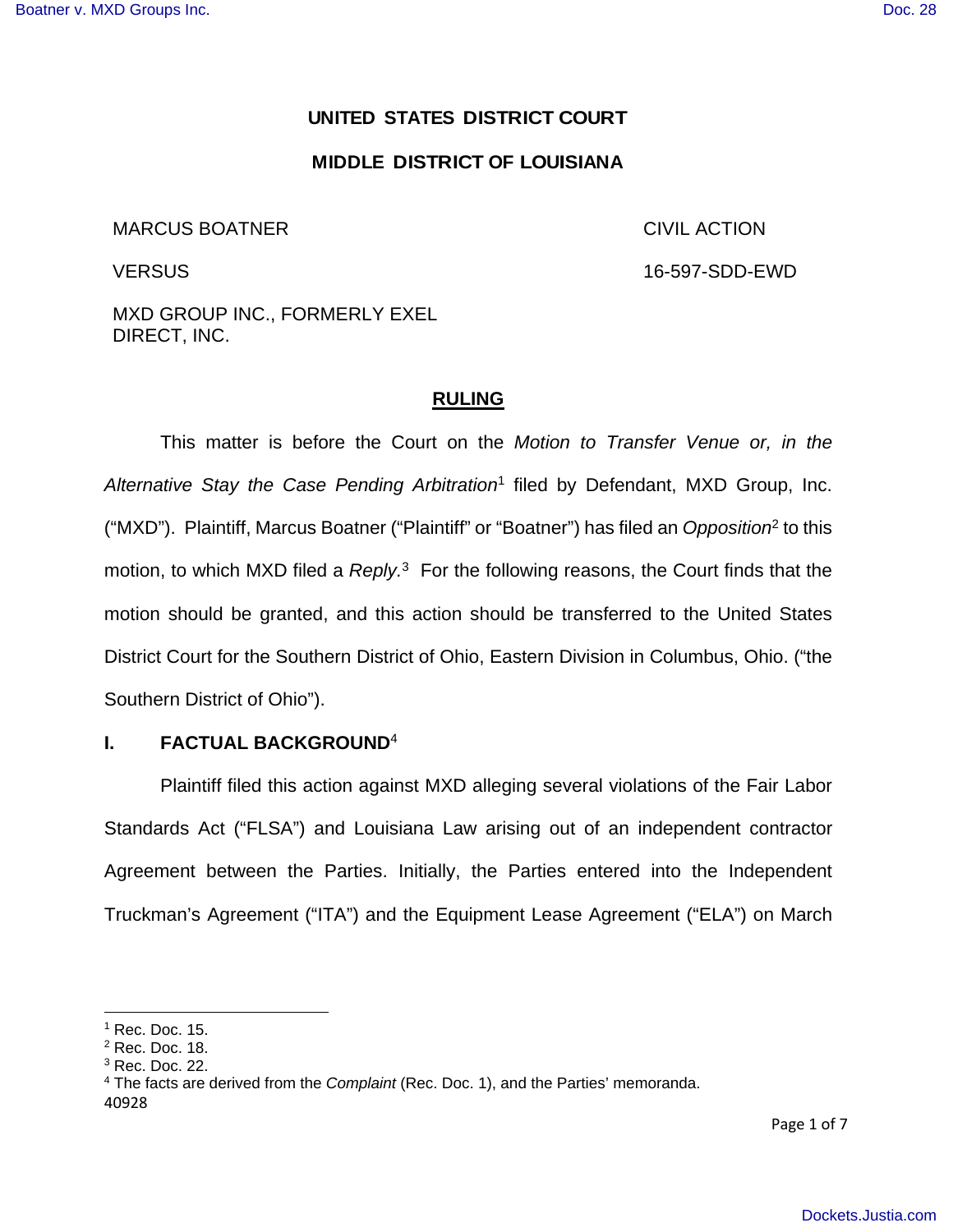18, 2015.<sup>5</sup> Boatner signed the ITA and ELA on March 20, 2015, while MXD signed later on April 14, 2015.<sup>6</sup> Subsequently, the Parties entered into the Forwarder-Carrier Agreement ("Carrier Agreement") on July 18, 2015. Boatner signed the Carrier Agreement on July 22, 2015, and MXD signed later on September 3, 2015. Boatner was terminated by MXD on September 9, 2015. The Carrier Agreement provided a merger clause which cancelled any prior oral or written agreements between the Parties. As such, the Carrier Agreement is controlling between the Parties.<sup>7</sup> It is undisputed that the Carrier Agreement contains a forum selection clause which forms the basis of Defendant's Motion. The Carrier Agreement provides, in pertinent part:

MXD and [Boatner] mutually consent and submit to the jurisdiction of the federal and/or state courts located in the State of Ohio and any action or suit concerning this Agreement or related matters shall only be brought by MXD or [Boatner] in federal or state court with appropriate subject matter jurisdiction over disputes arising in the City of New Albany, County of Franklin, of the State of Ohio. [Boatner] and MXD mutually acknowledge and agree that they will not raise, in connection therewith, and hereby waive any defenses based upon venue, inconvenience of forum or lack of personal jurisdiction in any action or suit brought in accordance with the foregoing. [Boatner] and MXD acknowledge that they have read and understand this clause and agree willingly to its terms.<sup>8</sup>

Notwithstanding the forum selection clause, Plaintiff filed this action in the United

States District Court for the Middle District of Louisiana ("Middle District") on the grounds

that a substantial part of the events or omissions giving rise to the claim occurred in Baton

Rouge, Louisiana. MXD now moves to dismiss or transfer this case to the Southern

District of Ohio, Eastern Division in Columbus, Ohio based on the forum-selection clause

7 While the Plaintiff makes no mention of the Carrier Agreement in the complaint, Mr. Boatner concedes in his Opposition that the Carrier Agreement is controlling. Rec. Doc. 18 at p. 6.  $8$  Rec. Doc. 15-5 at p.15.

 5 Rec. Doc. 15-3 and 15-4.

 $^6$  Id.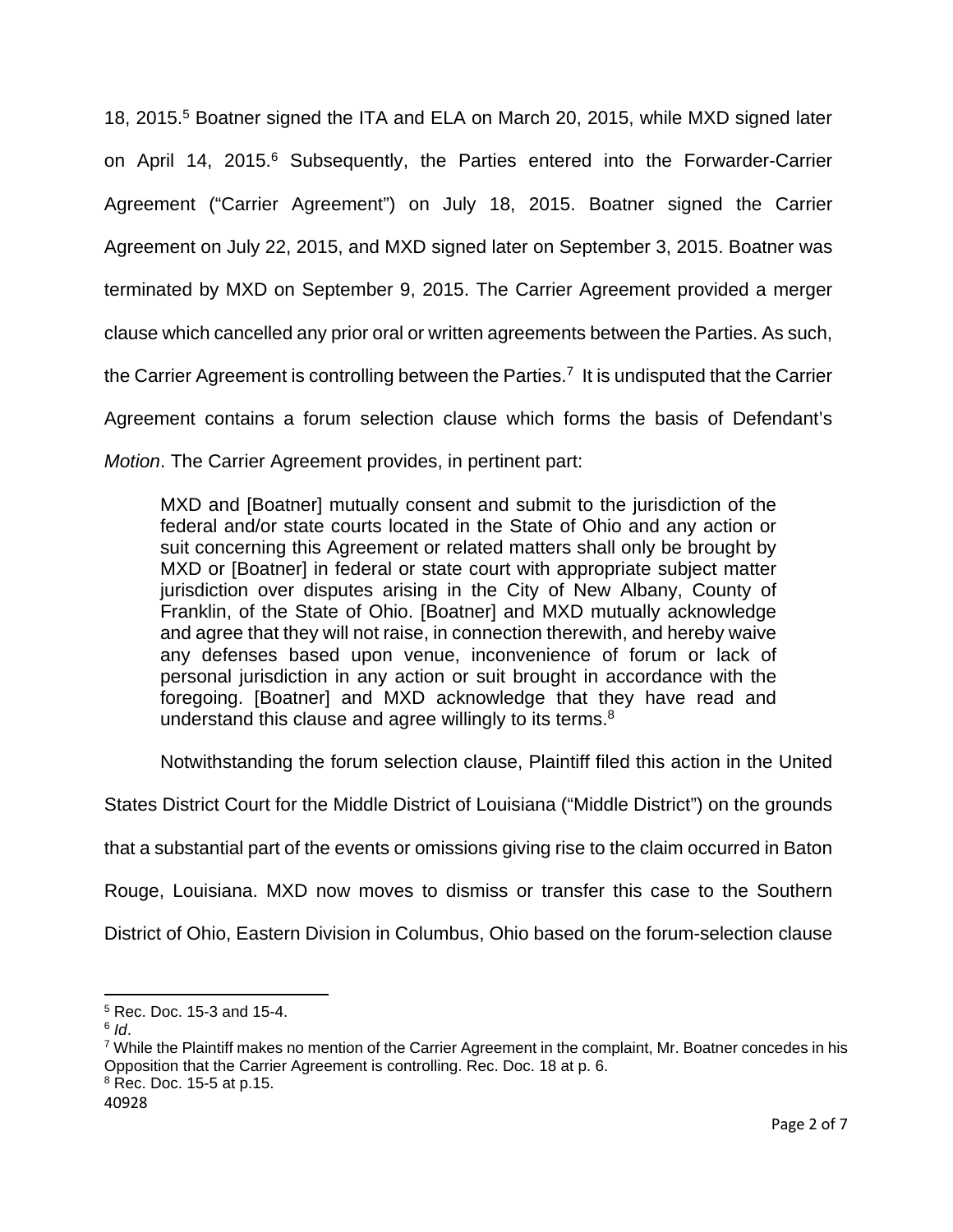of the Carrier Agreement.

Plaintiff opposes this motion and maintains that venue is proper in the Middle District pursuant to 28 U.S.C. § 1391(b)(2), which provides that a civil action may be brought in:

(2) a judicial district in which a substantial part of the events or omissions giving rise to the claim occurred, or a substantial part of property that is the subject of the action is situated…

Plaintiff contends that the contract between the Parties was entered into in Baton Rouge, Louisiana. Furthermore, Plaintiff argues that the forum selection clause is invalid because the Carrier Agreement is an unconscionable contract of adhesion in which he had no bargaining power. As such, Boatner argues that the case presented herein is one of those unique cases in which private interest factors should be given weight despite the U.S. Supreme Court ruling in Atlantic Marine Constr. Co. v. U.S. Dist. Court for Western Dist. of Tex.<sup>9</sup> For reasons more fully explained herein, this Court finds that the decision in Atlantic Marine is controlling in this matter, and therefore, Defendant's Motion to Transfer this case to the Southern District of Ohio, Eastern Division in Columbus, Ohio is GRANTED.

# **II. LAW & ANALYSIS - Proper Venue**

A district court has the authority to transfer a case, in the interest of justice, to another district in which the action might have been brought, regardless of whether venue exists in the original forum.<sup>10</sup> If venue is proper in the original forum, the transfer may be made pursuant to §1404(a), which provides that, "[f]or the convenience of parties and

<sup>&</sup>lt;sup>9</sup> 134 S. Ct. 568 (2013).

<sup>40928</sup>  $10$  See 28 U.S.C. §§ 1404(a) and § 1406(a).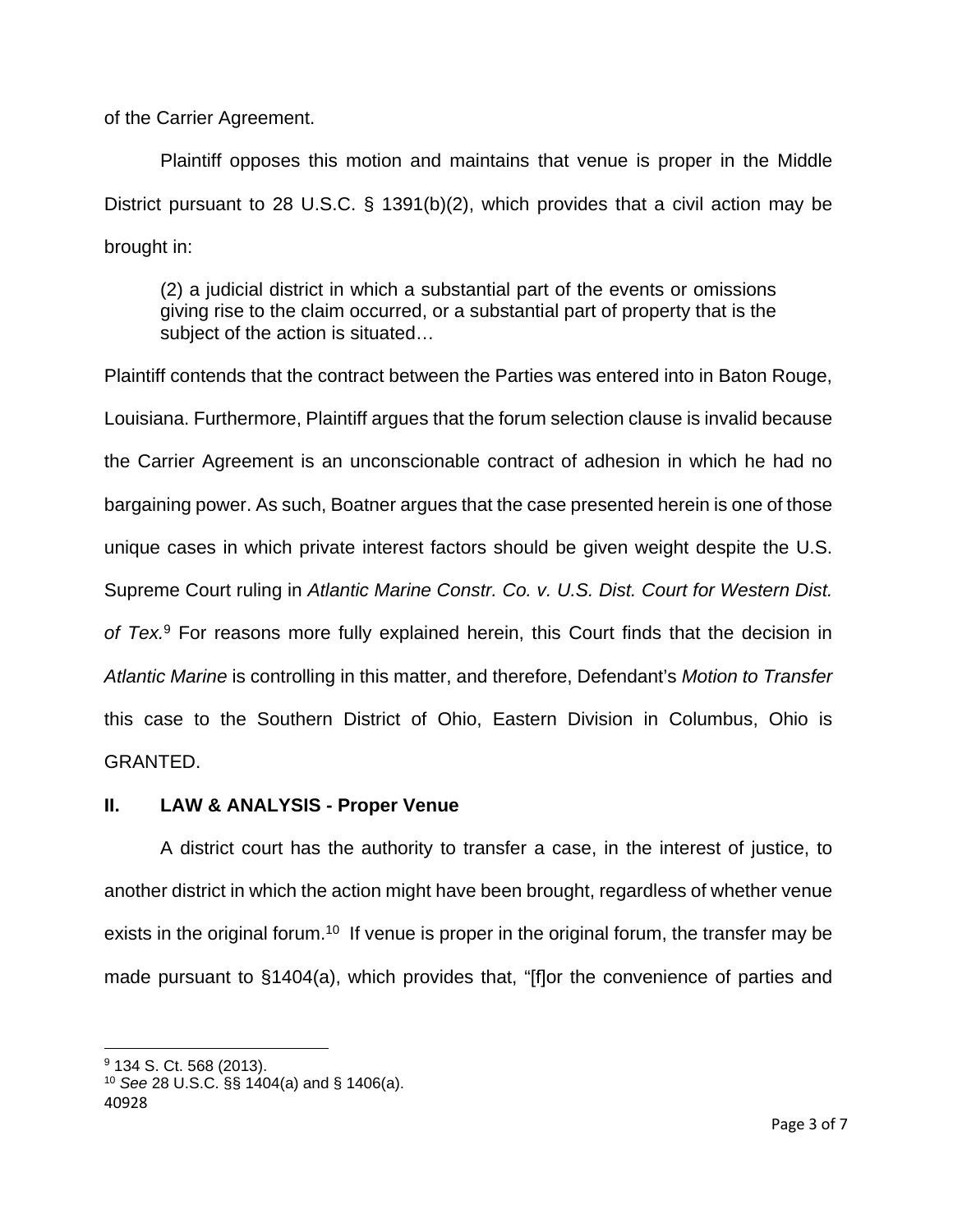witnesses, in the interest of justice, a district court may transfer any civil action to any other district or division where it might have been brought…" If venue is improper in the original forum, the transfer must be made under §1406(a), which provides that "[t]he district court of a district in which is filed a case laying venue in the wrong division or district shall dismiss, or if it be in the interest of justice, transfer such case to any district or division in which it could have been brought."

In the recent U.S. Supreme Court case of Atlantic Marine, the Court addressed "the procedure that is available for a defendant in a civil case who seeks to enforce a forum-selection clause."<sup>11</sup> Preliminarily, the Court discussed the appropriateness of enforcing a forum-selection clause by dismissing a suit under 28 U.S.C. 1406(a) and Fed. R. Civ. P. 12(b)(3). The Court concluded that dismissal of the suit is only appropriate when venue is "wrong" or "improper."<sup>12</sup> "Whether venue is 'wrong' or 'improper' depends exclusively on whether the court in which the case was brought satisfies the requirements of federal venue laws..."<sup>13</sup>

Here, neither party disputes whether the current venue satisfies the requirements of federal venue laws, namely 28 U.S.C. 1391(b). Therefore, insofar as Defendant's Motion seeks for the case to be dismissed, its Motion is DENIED.

When a defendant is seeking to enforce a forum-selection clause and the suit was originally brought by a plaintiff in a forum that satisfies federal venue laws, the appropriate mechanism to transfer the case is found in § 1404(a).<sup>14</sup> "[A] proper application of

<sup>11</sup> 134 S. Ct. at 575.

<sup>12</sup> Id. at 577.

<sup>13</sup>  $\mathsf{Id}$ 

<sup>40928</sup> <sup>14</sup> Atl. Marine, 134 S. Ct. at 579.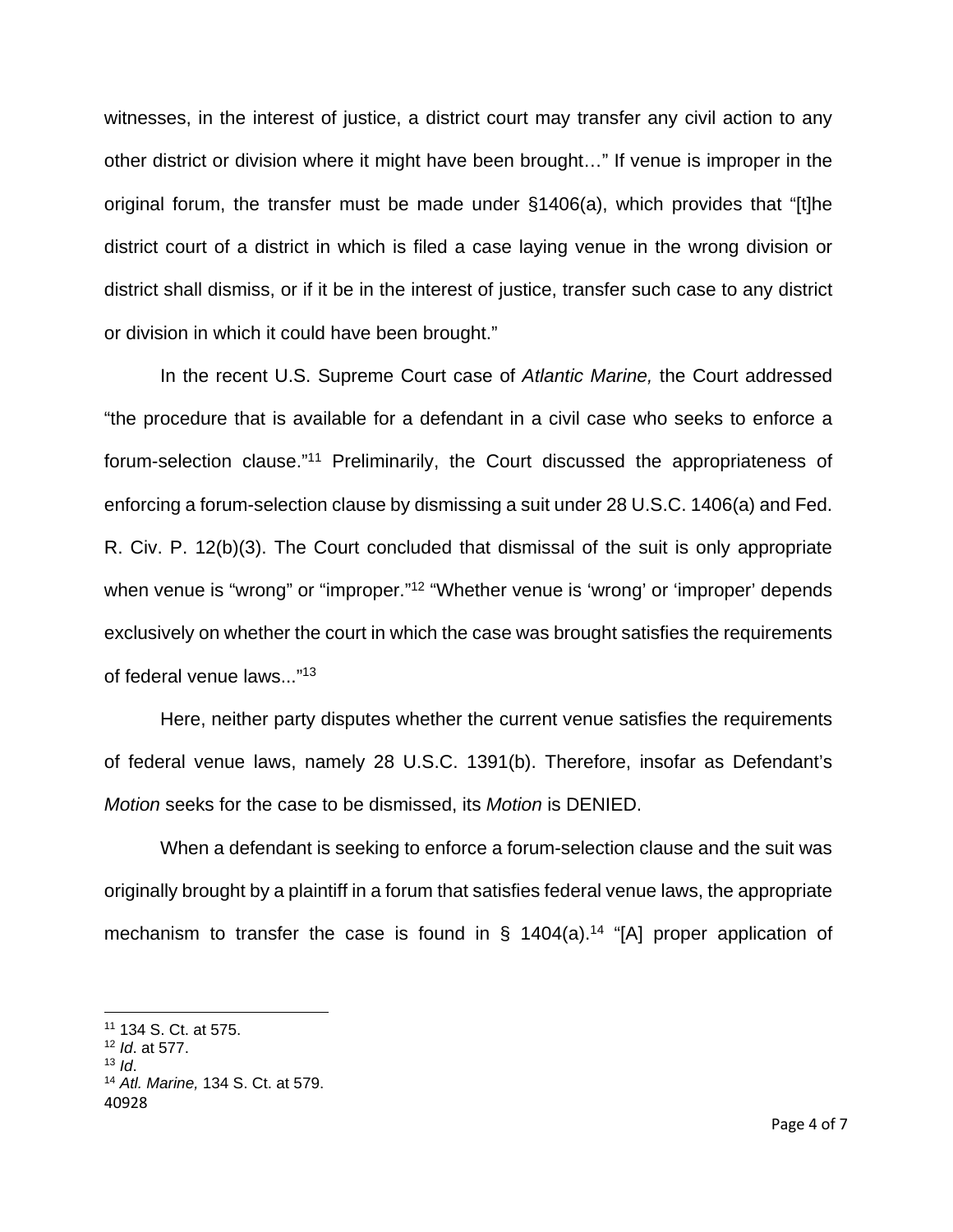§ 1404(a) requires that a forum-selection clause be 'given controlling weight in all but the most exceptional cases."<sup>15</sup> "In the typical case not involving a forum-selection clause, a district court considering a § 1404(a) motion (or a forum non conveniens motion) must evaluate both the convenience of the parties and various public-interest considerations."<sup>16</sup> "Ordinarily, the district court would weigh the relevant factors and decide whether, on balance, a transfer would serve 'the convenience of parties and witnesses' and otherwise promote 'the interest of justice.'"<sup>17</sup> The Court delineated three ways in which a court is to adjust their normal § 1404(a) analysis when a valid forum-selection clause is present between the parties: (1) "the plaintiff's choice of forum merits no weight;" (2) "a court evaluating a defendant's § 1404(a) motion to transfer based on a forum-selection clause should not consider arguments about the parties' private interests;" and (3) "when a party bound by a forum-selection clause flouts its contractual obligation and files suit in a different forum, a § 1404(a) transfer of venue will not carry with it the original venue's choice-of-law rules—a factor that in some circumstances may affect public-interest considerations."<sup>18</sup> The Supreme Court in Atlantic Marine concluded its reasoning by stating:

[w]hen parties have contracted in advance to litigate disputes in a particular forum, courts should not unnecessarily disrupt the parties' settled expectations. A forum-selection clause, after all, may have figured centrally in the parties' negotiations and may have affected how they set monetary and other contractual terms; it may, in fact, have been a critical factor in their agreement to do business together in the first place. In all but the most unusual cases, therefore, 'the interest of justice' is served by holding parties to their bargain.<sup>19</sup>

 $15$  Id. at 579 (quoting Stewart Org., Inc. v. Ricoh Corp., 487 U.S. 22, 33 (1988)).

<sup>16</sup> Atl. Marine, 134 S. Ct. at 581.

 $17$  *Id.* 

<sup>18</sup> Id. at 582.

 $19$  *Id.* at 583.

<sup>40928</sup>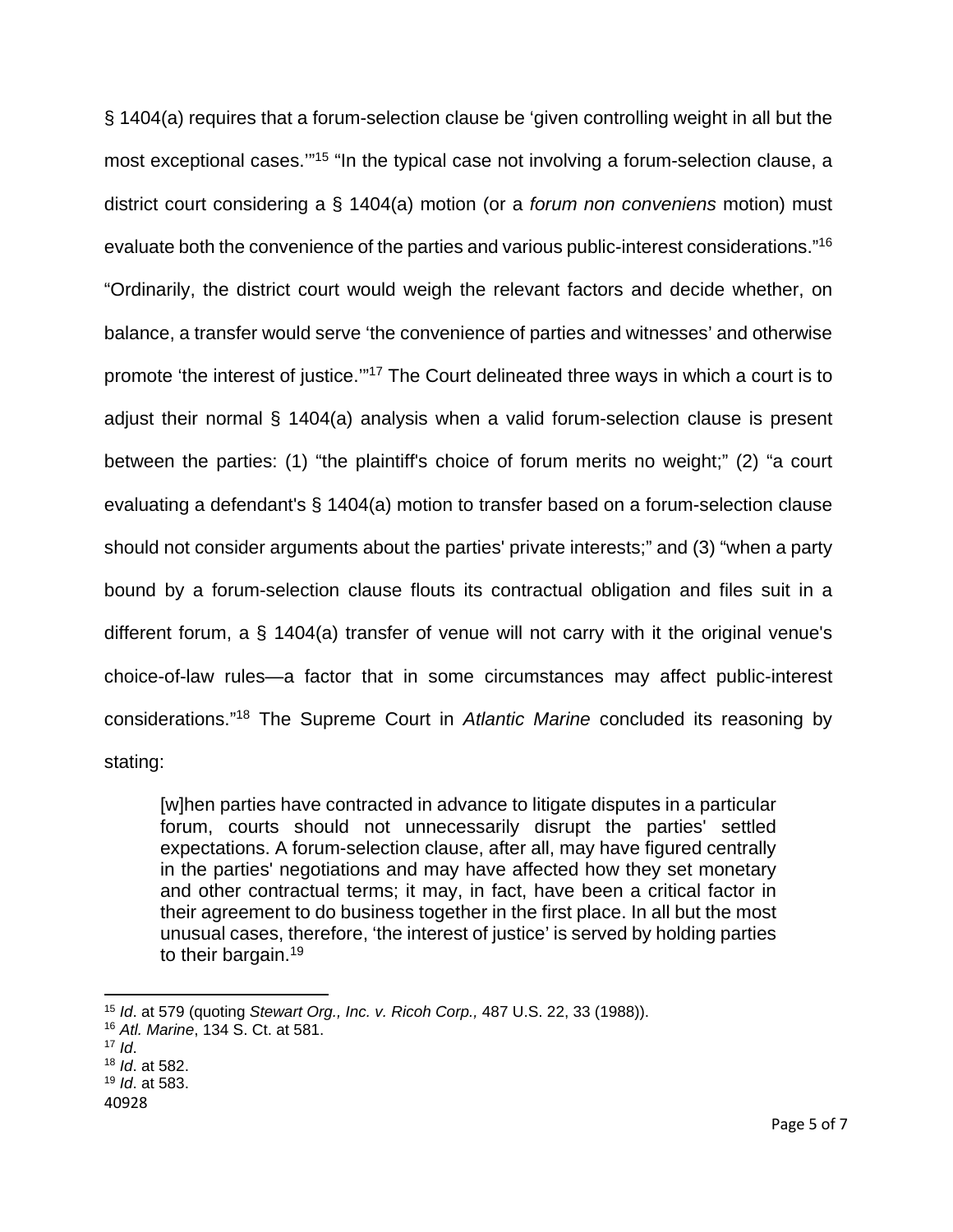Applying the analysis and reasoning of the Atlantic Marine case to the facts before the Court, the Court rejects Plaintiff's argument that, because Boatner allegedly had no bargaining power in entering into the Carrier Agreement, this Court is entitled to weigh private-interest factors in evaluating a § 1404(a) transfer. Plaintiff relies heavily on the Supreme Court case of Stewart Org., Inc. v. Ricoh Corp.<sup>20</sup> in making his argument. However, the Supreme Court analyzed its decisions in both Stewar $t^{21}$  and Van Dusen v. Barrack<sup>22</sup> in deciding Atlantic Marine and the proper application of a § 1404(a) transfer as discussed in detail above. Thus, this Court finds Atlantic Marine controlling over the issues presented in this case.

Under the guidance of Atlantic Marine, this Court gives no weight to Plaintiff's choice of the current forum. Second, the Plaintiff's arguments as to private-interest factors which would weigh in favor of keeping the case in the current venue are not taken into consideration. Finally, Plaintiff did not argue any public-interest factors in favor of keeping the case in the current venue. In light of the foregoing, this Court finds that the valid forumselection clause in the Carrier Agreement is controlling, and the case should be transferred to the Southern District of Ohio, Eastern Division in Columbus, Ohio.

In light of the Court's decision that transfer is proper, there is no need to consider Defendant's alternative request for relief. Therefore, insofar as Defendant's Motion seeks to stay the case pending arbitration, its Motion is DENIED, without prejudice.

<sup>20</sup> 487 U.S. 22 (1988).

 $21$  *Id.* 

<sup>40928</sup> <sup>22</sup> 376 U.S. 612 (1964).